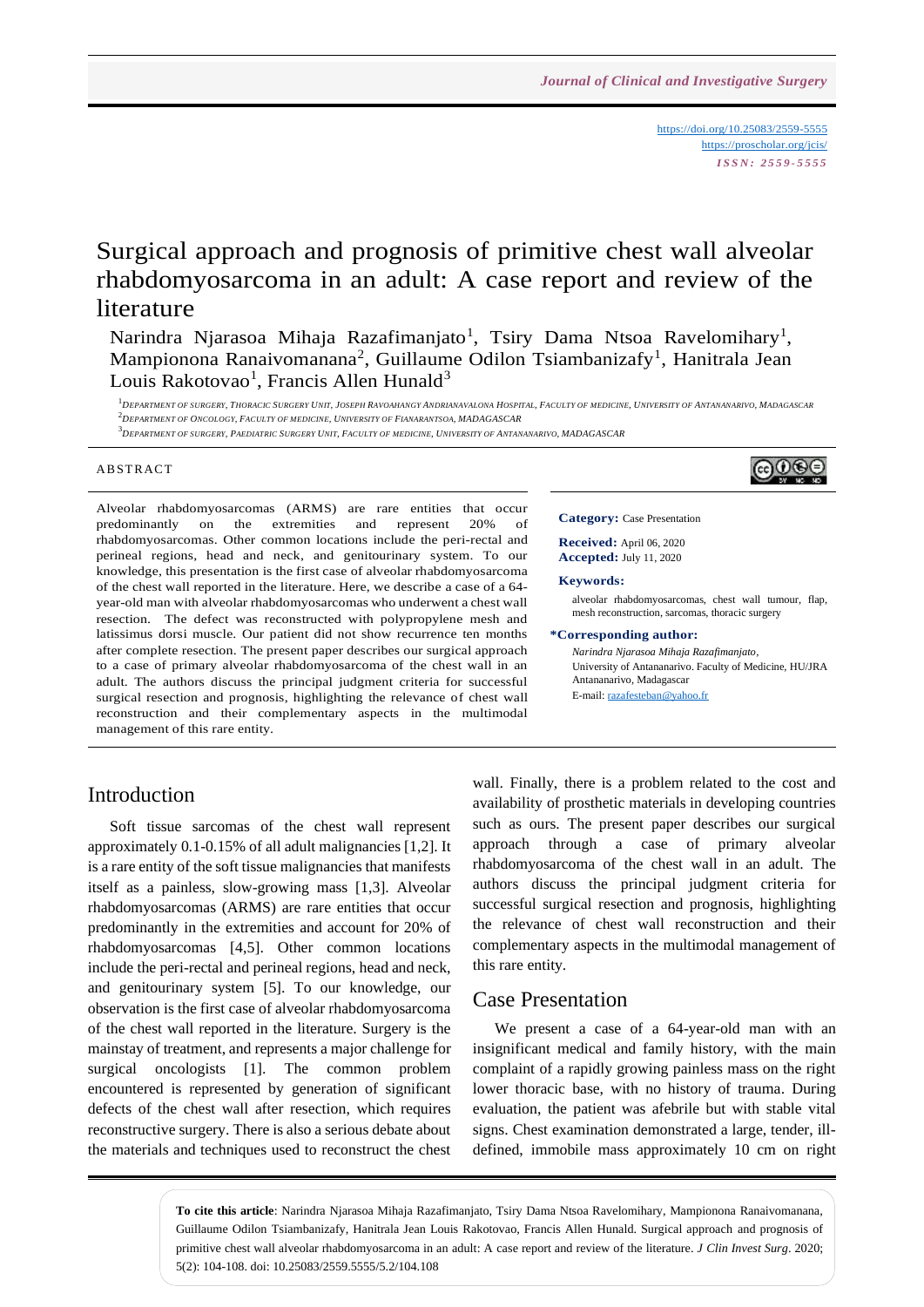basithoracic. Imaging studies were performed, and chest computed tomography scan with contrast demonstrated a heterogeneous tissue mass (90 x 110 x 70 mm) that originated from the lower right anterolateral chest wall and protruded into the intra- and extra-pleural cavity (Figure 1).



**Figure 1**. Preoperative CT scan demonstrates large chest wall mass on (A) axial and (B) axial views

Transcutaneous needle biopsies were successfully performed establishing a pathologic diagnosis of alveolar rhabdomyosarcomas. Patient underwent neoadjuvant chemotherapy with Adriblastine - Ifosfamide for 2 cycles. Restaging CT scan was performed finding partial remission of the tumor with a 35% decrease in tumor size without any evidence of local or distant metastases. Lytic rib lesions have not been described. The patient was referred to our unit to discuss options for resection and reconstruction. We performed wide surgical resection of the chest wall that included soft tissue resection with four segments of anterolateral ribs. The chest wall defect was reconstructed with polypropylene mesh and latissimus dorsi muscle (Figure 2).



**Figure 2**. (a) Preoperative landmark view (b) Chest wall resection (c) Chest wall reconstruction with polypropylene mesh and latissimus dorsi muscle (d) Postoperatively view

Final pathology examination showed a tumor measuring 70 cm x 90 cm x 80 cm, presenting 70% gross necrosis and  $R_0$  resection. The postoperative evolution was uneventful. The patient was discharged on the 15th postoperative day. He was referred to the oncology staff for follow-up. Our patient is undergoing adjuvant chemotherapy and received radiotherapy following complete resection of tumour (50Gy over 2 months to tumor bed  $+3$  cm margins). There was no evidence of recurrence ten months after complete resection.

#### **Discussions**

Chest wall tumors have a 50% malignancy rate and comprise <5% of all thoracic malignancies [1]. Rhabdomyosarcoma is a highly malignant skeletal muscle tumor. The alveolar form is a subtype that constitutes approximately 20% of cases which are derived from mesenchymal cells [4]. The tumor morphology is similar to alveolar structures of the lungs, so that it is named as alveolar rhabdomyosarcoma. Majority of the cases are sporadic with no genetic predisposition, which makes the prospective study of these entities to be difficult. Despite the constant development of modern surgical techniques, the surgical resection remains (since the 1960s and 1970s) the mainstay of therapeutic management of early stage of the chest-wall sarcomas [1,6]. Even if recent studies demonstrate the effectiveness of chemotherapy and radiation, surgery would be more useful for tumor resection, not only securing the negative surgical margins but also reconstructing chest wall defects in large tumors.

1. *Oncological surgical approach of chest wall rhabdomyosarcomas*

In a comprehensive review of the literature, the treatment of patients with localized sarcoma was generally represented by complete surgical resection, an approach that seems to be in fact the gold standard of the literature [7]. In most cases the aim of surgical resection is curative (with microscopically negative margins to improve local control and avoid local recurrences), although palliative resection is sometimes necessary in cases of metastatic disease [8]. Daniel J Weber et al [9] report a palliative resection of a chest wall sarcoma for refractory hemorrhage, with an uneventful recovery and no local recurrence for 8 months post-operatively. In practice, there is no rational evidence in soft tissue sarcoma surgery, in which marginal resections appear to be sufficient to control the local disease [8]. In previous studies, surgery with a wide margin is a safe and good technique for the treatment of primary chest wall tumours with acceptable morbidity and mortality [7]. In theory, the resection should remove all the tumor cells that could potentially lead to local recurrences or metastases. The size of the surgical margin is usually 1 to 2 cm wide, to ensure there are no malignancies cells found around the tumor (called a negative or clean margin). Pisters PW et al. published in 1996 the largest series of 1,041 localized soft tissue sarcomas, and were able to demonstrate this theory by establishing an association between microscopically positive surgical margin and tumor-related mortality [10]. However, recent publications have shown that margins are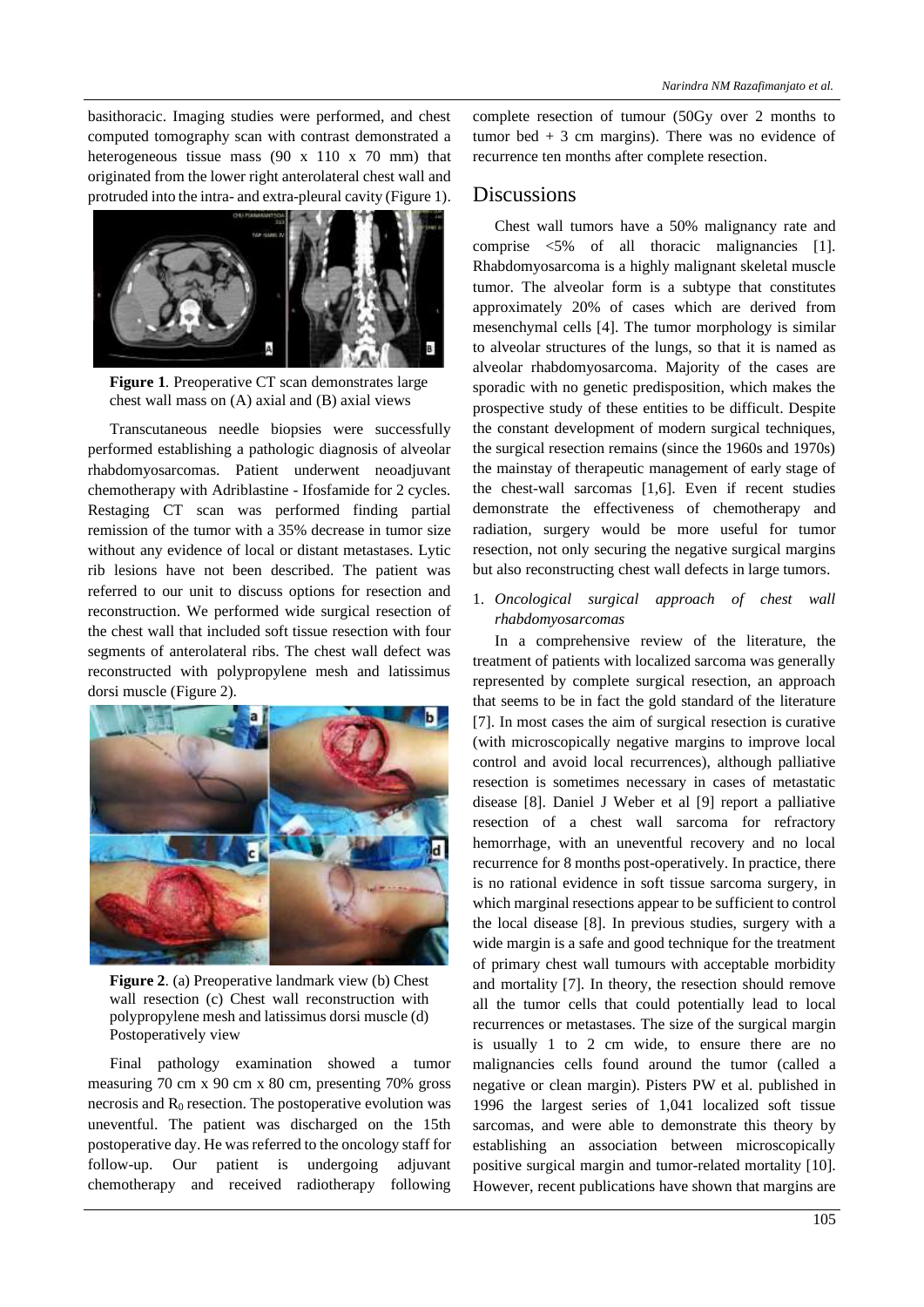an important and independent factor in the local control and metastasis prevention, the negative surgical margins being not significantly associated with better overall survival than the positive margins [8]. There has thus been a paradigm shift in the limits of surgical resection, from large radical resections to narrower marginal resections [8,11]. This dogma has been debated by several authors in the literature. In 2004, McKee et al. conducted a quantitative evaluation of negative-margin resection in 111 patients after tumor resection [12]. In their multivariate analysis, negative margins ≥10 mm were associated with better local control than <10 mm borders. However, larger resection margins did not increase overall patient survival. They conclude that a safety margin of  $\geq 10$  mm on histological examination minimizes the risk of local recurrence. A similar conclusion was established by Dickinson et al in a retrospective analysis of 279 patients with localized soft tissue sarcoma, and concludes that surgical resection with a negative margin width  $> 1$  mm is sufficient to achieve the successful outcomes [13]. Conversely, Ahmad et al. obtained in 2016, on 235 patients classified by negative margin widths such as  $\leq$ 1 mm, 1-5 mm, and >5 mm, the same result for local control and survival [14]. These studies showed that the negative margin width obtained did not affect local control, disease-specific survival or metastatic-free survival, whether or not adjuvant radiation was applied. Based on these retrospective results, the net margins may be similar as long as the tumor is resected R0. In a retrospective study of overall survival (OS), local recurrence-free survival (LRFS) and disease-free survival (DFS) carried by Van Geel AN et al and analyzing twenty-one prognostic factors for survival in sixty consecutive patients, the most important factors that determine the prognosis of patients who undergo chest wall surgery for sarcoma or chondrosarcoma include histologic grade, presence or absence of metastatic disease, and complete resection [15]. Predictors of recurrence have been described as a highgrade tumor on pathology, tumor size  $> 5$  cm and high uptake on PET/CT [2]. The five-year survival rate for wide local excision of primary sarcoma was 63% according to the study published by the Department of Surgical Oncology and Medical Statistics Netherlands Cancer Institute [7]. Neoadjuvant chemotherapy indicated for locally advanced sarcomas with high histological risk has several advantages but has also been widely discussed in the literature. Firstly, it can allow for easier resection of the tumor and improve the possibilities of conservative surgery during preoperative administration. A similar approach is applied in our case, which resulted in a successful recovery. Another potential advantage of neoadjuvant chemotherapy is the increased success in achieving negative histological margins, which are associated with a reduced risk of local recurrence and improved survival. Besides, the preoperative tumor response obtained after neoadjuvant chemotherapy is useful to the medical oncologist in the selection of drugs for adjuvant chemotherapy; in addition, when neoadjuvant chemotherapy is administered concurrently with radiotherapy (neoadjuvant chemoradiation) it acts as a radiosensitizer [3,16,17].

|                    | <b>Reconstruction of thoracic skeleton</b>                                                                                                                                                                                                                                                                                                                                                        | <b>Reconstruction of thoracic soft tissues</b>                                                                                                                                                                                                                                                       |
|--------------------|---------------------------------------------------------------------------------------------------------------------------------------------------------------------------------------------------------------------------------------------------------------------------------------------------------------------------------------------------------------------------------------------------|------------------------------------------------------------------------------------------------------------------------------------------------------------------------------------------------------------------------------------------------------------------------------------------------------|
| <b>Indications</b> | Defect affects more than resection more than $3-4$ ribs or is size $\geq 5$ cm (stabilize paradoxical<br>motion and protect vital organs)<br>May reconstruct smaller defect if underlying pulmonary disease<br>May not reconstruct larger defects if previous radiotherapy<br>If defect is located posteriorly and/or superiorly (shielded by the scapula), then a larger defect is<br>tolerated. |                                                                                                                                                                                                                                                                                                      |
| <b>Options</b>     | <b>Alloplastic reconstruction:</b>                                                                                                                                                                                                                                                                                                                                                                | Autogenous tissue reconstruction:                                                                                                                                                                                                                                                                    |
|                    | Mesh<br>Methylmethacrylate<br>Bone grafts<br>A cellular dermal matrix<br>Titanium plate fixation                                                                                                                                                                                                                                                                                                  | Anterior chest wall and mediastinum<br>• Pectoralis Major<br>• Latissmus Dorsi<br>$\cdot$ Omentum<br>• Rectus Abdominis<br>Anterolateral chest wall<br>• Latissmus Dorsi<br>$\cdot$ Omentum<br>• Rectus Abdominis<br>• External Oblique<br>• Serratus Anterior<br>• Transverse thoracoabdominal flap |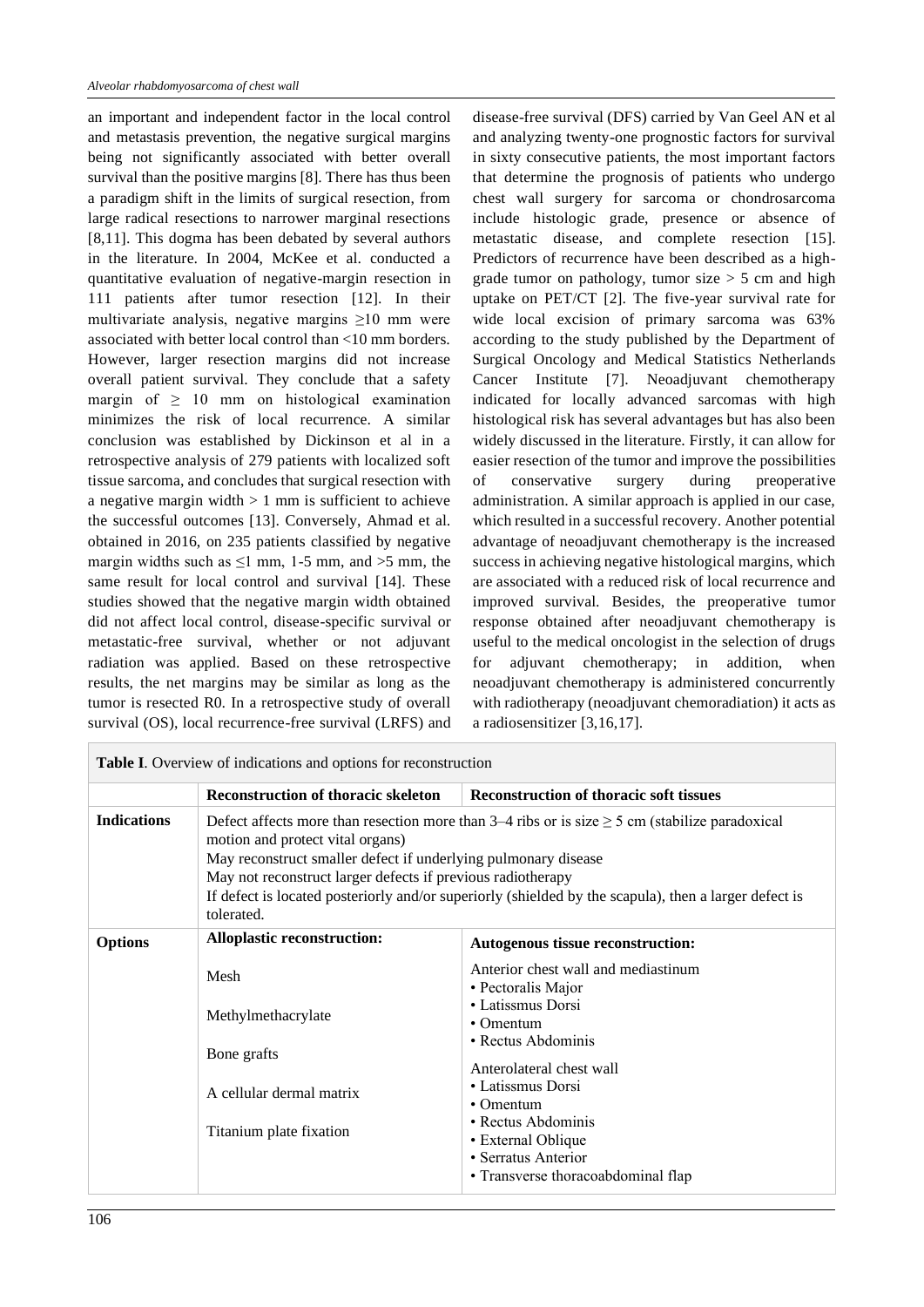2. *Aims, methods and indications of chest wall reconstruction (Table I).*

The proper oncologic resection often presents a problem in the reconstruction of the chest wall, depending on the extent of the malignant tumor and requiring reconstruction after tumor resection. The aims of chest wall reconstruction are (a) erase dead space, (b) provide tissue coverage to protect vital organs, (c) improve chest wall stability to restore the biomechanics of the chest wall and (d) ensure a satisfactory aesthetic result. The indication for reconstructive surgery is determined by nature, size  $(5 \times 5)$ cm) and topography of the anterolateral defect (high lateral resection of more than 3–4 ribs), as well as the patient's general health and prognosis [18]. An ideal material and method of chest wall reconstruction should be based according to literature on the following criteria [19]: (a) High flexibility, rigidity and stability to avoid postoperative paradoxical respiration, (b) No rejection/ reaction of transplant and less risk of infection, (c) radiotransparency for more accurate radiological follow-up of eventual local recurrence. The regional pedicled muscular or musculocutaneous flaps are the first choice for soft tissue coverage of chest wall defects. Flaps such as latissimus dorsi, vertical rectus abdominis (VRAM) or transverse rectus abdominis (TRAM), and external pectoral, serratus and oblique muscles are commonly used. Also, many local and pedicular flaps can be used in combination [1,6]. In our case, the latissimus dorsi flap is used for tissue covering in our case. The advantage of using the musculocutaneous flap of the great dorsal fin is twofold, due to its size and its large rotation angle which permits it to be transferred at a distance and sufficiently cover most of the chest wall defects, up to correct the intrathoracic dead spaces [6,8]. On the other hand, its dominant vascular pedicle (having a diameter of 2 to 4 mm) is reliable and allows immediate vascular microsurgery, if necessary [20]. Other composite implant techniques such as polypropylene mesh or MARLEX® mesh, polytetrafluoroethylene (GORETEX®), silicone, rubber, carbon, have been described in case reports [19]. Reports have also been written on the safe use of titanium implants in chest wall reconstruction after tumor resection with cases of infection and major complication such as acute respiratory failure [18]. Several authors have recommended the use of a combination of polypropylene mesh and methyl methacrylate substitutes in the form of a "sandwich" prosthesis to maintain chest wall stiffness and to improve functional and aesthetic results after large chest wall resections [6,8]. However, Michael J. Weyant et al. carried out a comparative study of results of chest wall reconstruction with and without rigid prosthesis in 262 patients underwent chest wall resection at Memorial Sloan-Kettering Cancer Center [21]. After 90 days of reconstruction, the occurrence of postoperative complications of the defects reconstructed with MMM

(Marlex mesh–Methyl-Methacrylate sandwich) is significantly higher than chest wall reconstruction with non-rigid methods (PTFE: polytetrafluoroethylene or PPM: polypropylene mesh) with p-value  $\lt$  0.006. The impermeability of methyl methacrylate substitutes to fluids increases the risk of infectious complications of this technique [8]. In our center, our first choice in practice is non-absorbable polypropylene mesh in parietal reconstructions and hernia repairs because of its inert, radiolucent, resistant and sufficiently flexible properties. Each material has its benefits and limitations. In literature, there is still a lack of evidence for each of these approaches, and additional studies are justified to provide long-term results. In our view, the choice of implant quality and use generally depends on three criteria including its availability, the local infectious status and the surgeon's expertise.

# Conclusions

As more cases are recognized and reported, we hope to be able to better define the value of reconstructive surgery in this rare entity. A multidisciplinary approach including thoracic surgery, plastic surgery, medical oncology, and radiation oncology is crucial to optimal management of this difficult disease process. A thoracic surgeon's practical knowledge of reconstructive surgery is an imperative for the management of this pathology in a developing country such as Madagascar.

## Conflict of interest disclosure

There are no known conflicts of interest in the publication of this article. This research received no specific grant from any funding agency in the public, commercial, or not-for-profit sectors. The manuscript was read and approved by all authors.

### Compliance with ethical standards

Any aspect of the work covered in this manuscript has been conducted with the ethical approval of all relevant bodies and that such approvals are acknowledged within the manuscript. The authors declare that the involved patient gave his informed consent for participation in research. The study was done according to the declaration of Helsinki.

### Authors contributions

RNNM and RM were a major contributor in drafting the manuscript and revised the content.

RNNM, TOG and RTDN, were the surgeon responsible for treating the patient.

RHJL and HFA revised the manuscript for important content.